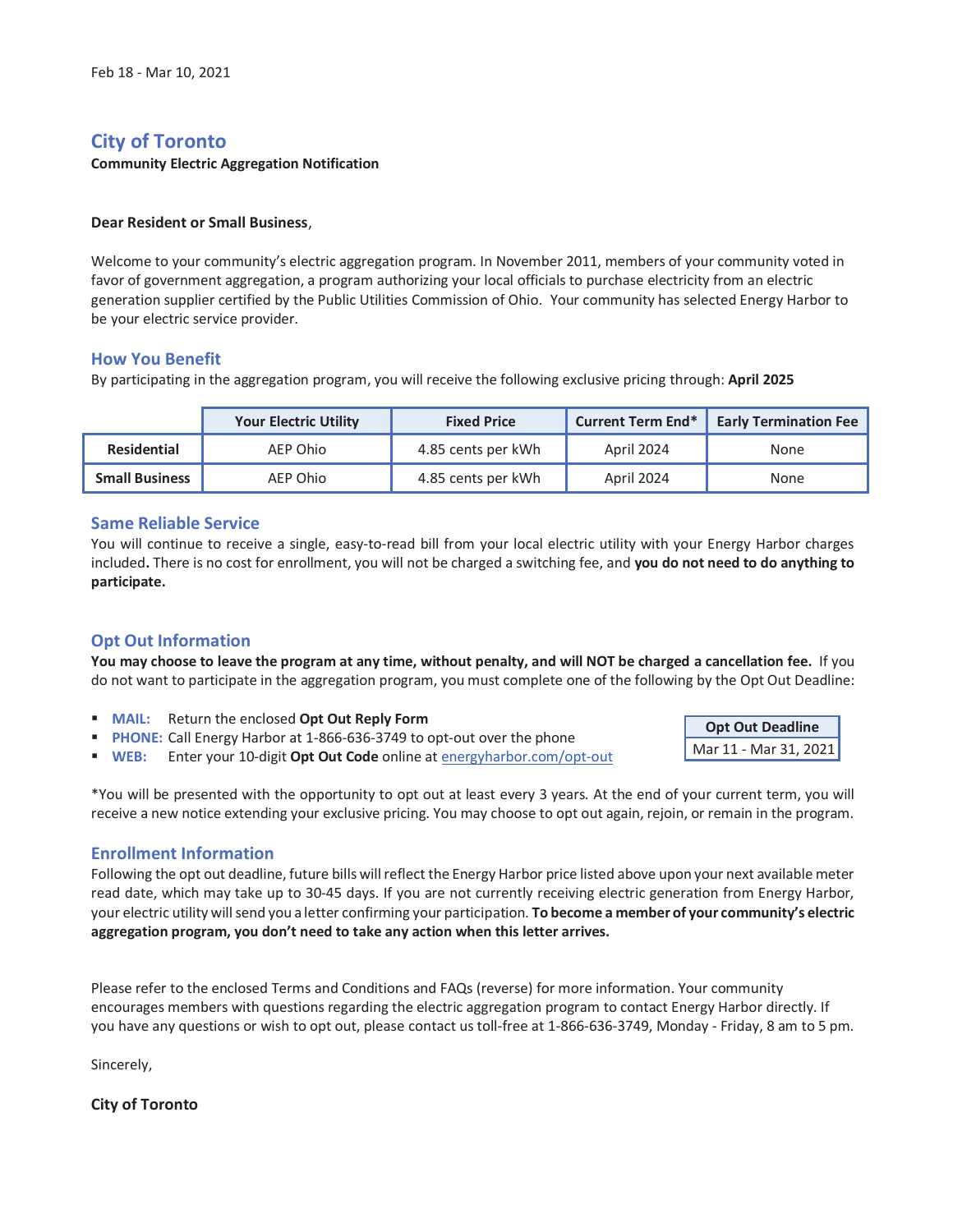## **How is my community able to choose a certified electric generation supplier on my behalf?**

Under government aggregation, local officials bring citizens together to gain group buying power for the purchase of competitively priced electricity from a retail electric generation supplier certified by the Public Utilities Commission of Ohio (PUCO). Residents voted to allow the community to contract with an electric generation supplier on their behalf. Your community has selected Energy Harbor to provide you with exclusive pricing on your electric generation.

## **Who is Energy Harbor?**

Energy Harbor is a fully integrated retail energy provider and independent power producer capable of generating substantial carbon-free energy. Headquartered in Akron, Ohio. The company proudly serves nearly one million residential, commercial, and industrial customers in Ohio, Pennsylvania, New Jersey, Maryland, Illinois and Michigan. Your community is one of over 200 who have chosen Energy Harbor to provide electric aggregation programs.

# **What does it mean to have a fixed or variable price?**

This notification states if your price is fixed or variable. With a fixed price, the price you will receive each month does not change. With a variable price, Energy Harbor provides a set % off discount each month regardless of the utility price. Because the actual price per kWh charged by your utility may change each month, your price per kWh from Energy Harbor will also vary, but your % discount is guaranteed to remain the same.

# **How will I know if I can save money in the aggregation?**

You'll know you are saving money as long as your price with Energy Harbor is lower than the utility Price to Compare (PTC) communicated on your bill. To calculate your savings on a % off discount, locate the PTC on your electric bill. Divide your PTC by 100, then multiply it by the % discount (ex: 6% = 0.06) to determine your savings per kWh. Multiply this by your total monthly usage for an average monthly savings estimate.

# **Why am I receiving this letter if I'm in the aggregation?**

As a current member of your community's electric aggregation program, you are given the opportunity to opt out of the program at least every three years. Whether your current contract term with Energy Harbor, or another supplier, is coming to an end, this is your opportunity to either opt out or continue the benefits of the program.

## **What does it mean to opt out?**

Opt out means that you can decide to not participate in your community's electric aggregation program. If you chose to opt out via any of the methods indicated on the front of this notification, you will not be enrolled with Energy Harbor and will not receive further notifications until the end of the current term.

## **What happens if I do not opt out?**

Whichever method you chose, you must do so by the Opt Out Deadline, or you will be automatically included in your community's electric aggregation program.

## **Can I opt out of the program at a later date?**

Yes, you may leave the aggregation program at any time. *You will not be charged an early termination or cancellation fee* if you choose to leave the program at later date for any reason.

## **What are my energy supply choices if I decide to opt out?**

If you opt out or leave the program at a later date you will be returned to your utility's standard service offer and might not be served under the same rates, terms, or conditions that apply to other customers served by the electric utility. You may also shop for an alternative generation supplier. A list of competitive electric suppliers certified by the PUCO and their current prices are available by calling 1-800-686-PUCO (7826).

# **As part of the aggregation, will Energy Harbor continue or allow me to begin to budget bill my supplier charges?**

For customers in Toledo Edison, The Illuminating Company, Ohio Edison and Duke Energy your utility includes supplier charges in the monthly budgeted amount. No action is necessary to continue that service. However, Energy Harbor will not automatically budget the generation portion of your electric bill in AEP Ohio and DP&L service areas. AEP Ohio and DP&L will continue to budget the delivery portion of your bill. If you are currently on, or enter into, a budget billing program with AEP Ohio or DP&L after enrolling with Energy Harbor and have at least 10 months of usage with Energy Harbor at your current service address, please call 1-866-636-3749, to determine if a budget billing offer through Energy Harbor is available in your community.

## **Can I still have my payment automatically deducted from my checking account as I do now?**

Yes. How you pay your electric bill will not change.

## **Who is not eligible for an electric aggregation program?**

Customers on a special arrangement with the utility such as net-metering, Percentage of Income Payment Plan (PIPP), and mercantile customers who have not provided affirmative consent to join are not eligible for the program. Mercantile and customers with usage greater than 700,000 kWh must contact Energy Harbor to opt-in to the program.

## **What is the toll-free number for questions?**

If you have any other questions, please call 1-866-636-3749, Monday through Friday, Monday - Friday, 8 am to 5 pm.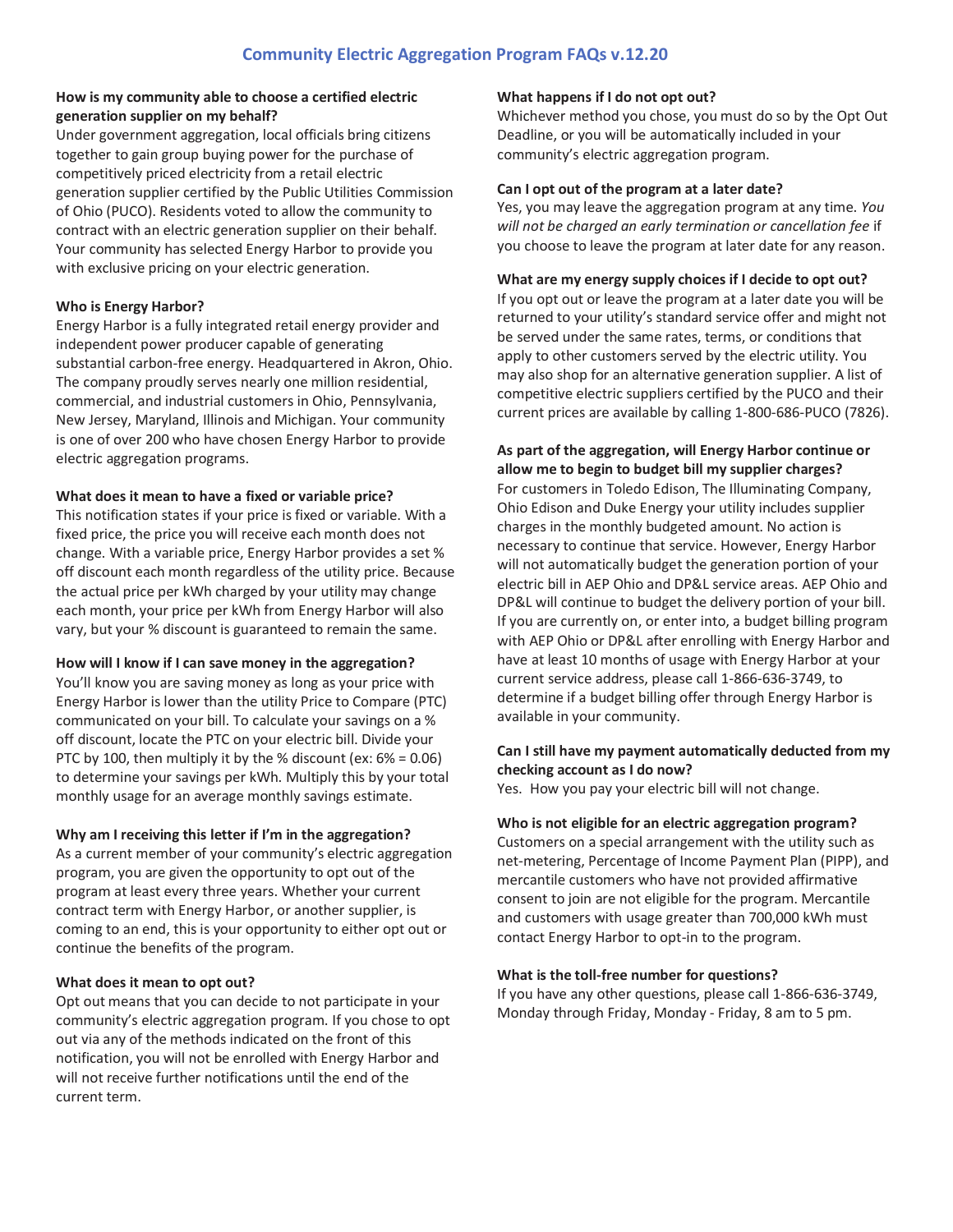|                                     |           |                                                                                                       | <b>Mail</b>  | Return This Form         |
|-------------------------------------|-----------|-------------------------------------------------------------------------------------------------------|--------------|--------------------------|
| <b>Option 1: Do Nothing to Join</b> | <b>OR</b> | Option 2: Opt Out by: March 11, 2021                                                                  | <b>Phone</b> | 1-866-636-3749           |
|                                     |           | MAIL TO: Community Electric Aggregation Opt-Out c/o Energy Harbor, 168 E Market St, Akron, Ohio 44308 | <b>Web</b>   | energyharbor.com/opt-out |
| Account Holder Signature:           |           |                                                                                                       |              |                          |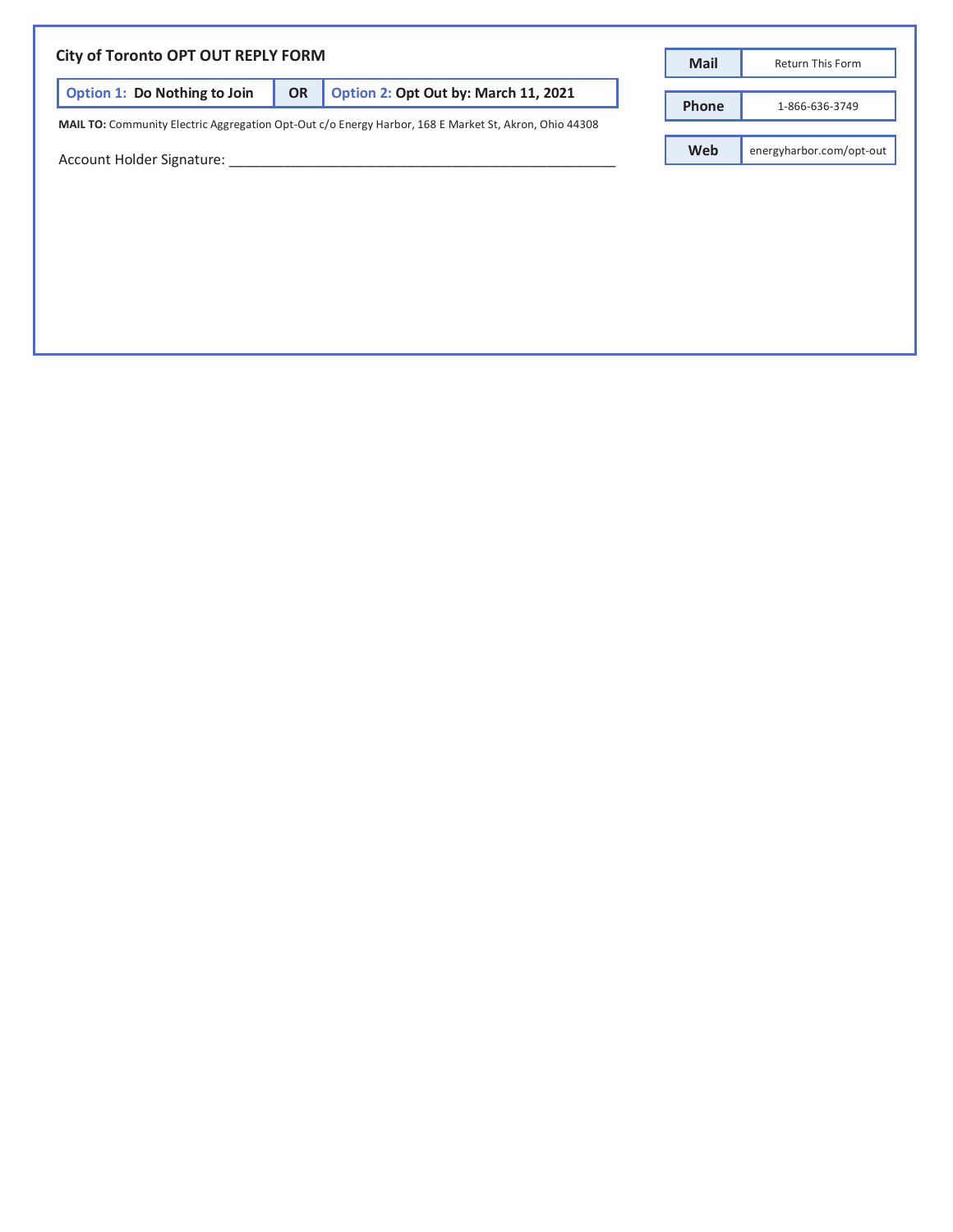

| <b>Government Aggregation – Electric Terms and Conditions</b> |                                                         |  |  |  |
|---------------------------------------------------------------|---------------------------------------------------------|--|--|--|
| Product                                                       | <b>Fixed Price</b>                                      |  |  |  |
| Electric Distribution Utility ("EDU")                         | <b>Ohio Power Company</b>                               |  |  |  |
| Price and Length of Agreement                                 | 4.85 $\rlap{/}$ /kWh through your April 2024 meter read |  |  |  |
| Cancellation/Termination Fee                                  | <b>None</b>                                             |  |  |  |

These Terms and Conditions apply to you because you are enrolling for electric generation service with Energy Harbor LLC ("Energy Harbor") through either (a) affirmative consent or (b) not opting out of your community electric aggregation program. If you enroll by affirmative consent, these Terms and Conditions and the enrollment information on the website are your Agreement ("Agreement"). If you choose to remain in the community aggregation program by not "opting-out" or exercising the right of rescission, these Terms and Conditions and your opt-out notification are your Agreement. Please keep a copy of this Agreement for your records.

Energy Harbor is certified by the Public Utilities Commission of Ohio ("PUCO") to offer and supply electric generation services in Ohio. As a Competitive Retail Electric Service ("CRES") provider, Energy Harbor will supply the electric generation to your Electric Distribution Utility ("EDU") based on your usage. Your EDU then distributes or delivers the electricity to you. Energy Harbor sets the generation prices and charges that the customers pay. The PUCO regulates distribution prices and services. The Federal Energy Regulatory Commission regulates transmission prices and services.

**Definitions:** *Generation Charge* – Charge for the production of electricity. *Transmission Charge* – Charge for moving high voltage electricity from a generation facility to the distribution lines of the EDU. *Distribution Service* – Basic service for delivering electricity over a distribution system to a customer from the transmission system.

**Right of Rescission**: If you do not opt-out or you give your affirmative consent and are enrolled to receive generation service from Energy Harbor, your EDU will send you a confirmation letter. You have the right to rescind your enrollment within seven (7) calendar days following the postmark date of the confirmation letter by contacting the EDU by telephone or in writing as described in the letter. The Right of Rescission only applies when a customer switches to a generation supplier and not on renewal enrollments. Your EDU will not send a confirmation notice upon any renewal of this Agreement. Should you choose to opt-out of your community's program, you will be served by your EDU's standard service offer established pursuant to section 4928.14 of the Ohio Revised Code ("ORC") unless you choose an alternate supplier of electricity.

**Eligibility:** Only eligible residential and small commercial customer accounts not enrolled in the Percentage of Income Plan Program ("PIPP") may enroll in this offer from Energy Harbor. Net-metered customers are not eligible for this offer. Energy Harbor reserves the right to refuse enrollment to any customer with an outstanding balance.

**Basic Service Prices:** During the term of this Agreement, you agree to pay Energy Harbor a price for combined Generation and Generation Related Charges ("Retail Electric Service"), specified in the table above. Your Price to Compare ("PTC") consists of bypassable transmission, generation and transmission and generation related components, which are charges associated with the costs of purchased power and the cost to deliver the power through the transmission system. These are the charges that you would avoid for that billing period when you switch to Energy Harbor. If your product in the table above is a % Off PTC product, your monthly price per kWh will vary because the EDU's PTC may change based on any changes made by the EDU in its calculations. In addition to Energy Harbor 's charges, you will be charged by your EDU for distribution and various other charges. Your price may also include a fee assessed by a broker or agent representing your community.

Length of Agreement: As a part of your community's program, your Retail Electric Service from Energy Harbor will commence with the next available meter reading and after processing of the enrollment by your EDU and continue through the term indicated in the table above. The program may be terminated prior to the term pursuant to the terms of the master agreement between Energy Harbor and your community for the aggregation program. Should the program be terminated, you will be returned to your EDU's standard service offer or its successor. In the event that (1) the PUCO approves or implements a phase-in credit for generation and/or transmission charges of the EDU or takes any other action which affects the PTC or otherwise does not allow the EDU to reflect the full cost to procure generation and transmission in the PTC or other regulatory action; or (2) there is any change in any statute, rule, regulation, order, law, or tariff promulgated by any court, governmental authority, utility, Independent System Operator ("ISO"), Regional Transmission Organization ("RTO") or other service provider, or any change in operating procedure, which alters to the detriment of Energy Harbor its costs to perform under this Agreement, you may receive a notification from Energy Harbor. This notification will include a description of one or more of the situations described above. Energy Harbor may offer you new Terms and Conditions. You must indicate your affirmative consent to the new Terms and Conditions as specified in the notices. If you do not contact Energy Harbor to accept the new terms, this Agreement will terminate on the date specified in the notices, and you may be returned to your EDU for Retail Electric Service. Alternatively, Energy Harbor may decide to terminate this Agreement, and you will receive prior written notice of the termination, after which you may be returned to your EDU for Retail Electric Service. Whether Energy Harbor offers you new terms or terminates this Agreement under this provision, you will not be responsible for any cancellation/termination fee. You must still pay all Energy Harbor charges through the date you are returned to your EDU or switched to another CRES provider for service.

**Billing:** You will receive a consolidated bill monthly from your EDU for both your Energy Harbor and EDU charges. If you do not pay your bill by the due date, Energy Harbor may cancel this Agreement after giving you a minimum of fourteen (14) days written notice. Upon cancellation you will be returned to your EDU as a customer. You will remain responsible to pay Energy Harbor for any electricity used before this Agreement is cancelled, as well as any late payment charges, if applicable. Your EDU may charge you switching fees. Energy Harbor reserves the right to convert you from consolidated billing to dual billing if such a conversion will facilitate more timely billing, collections, and/or payment. Furthermore, your failure to pay EDU charges may result in your electric service being disconnected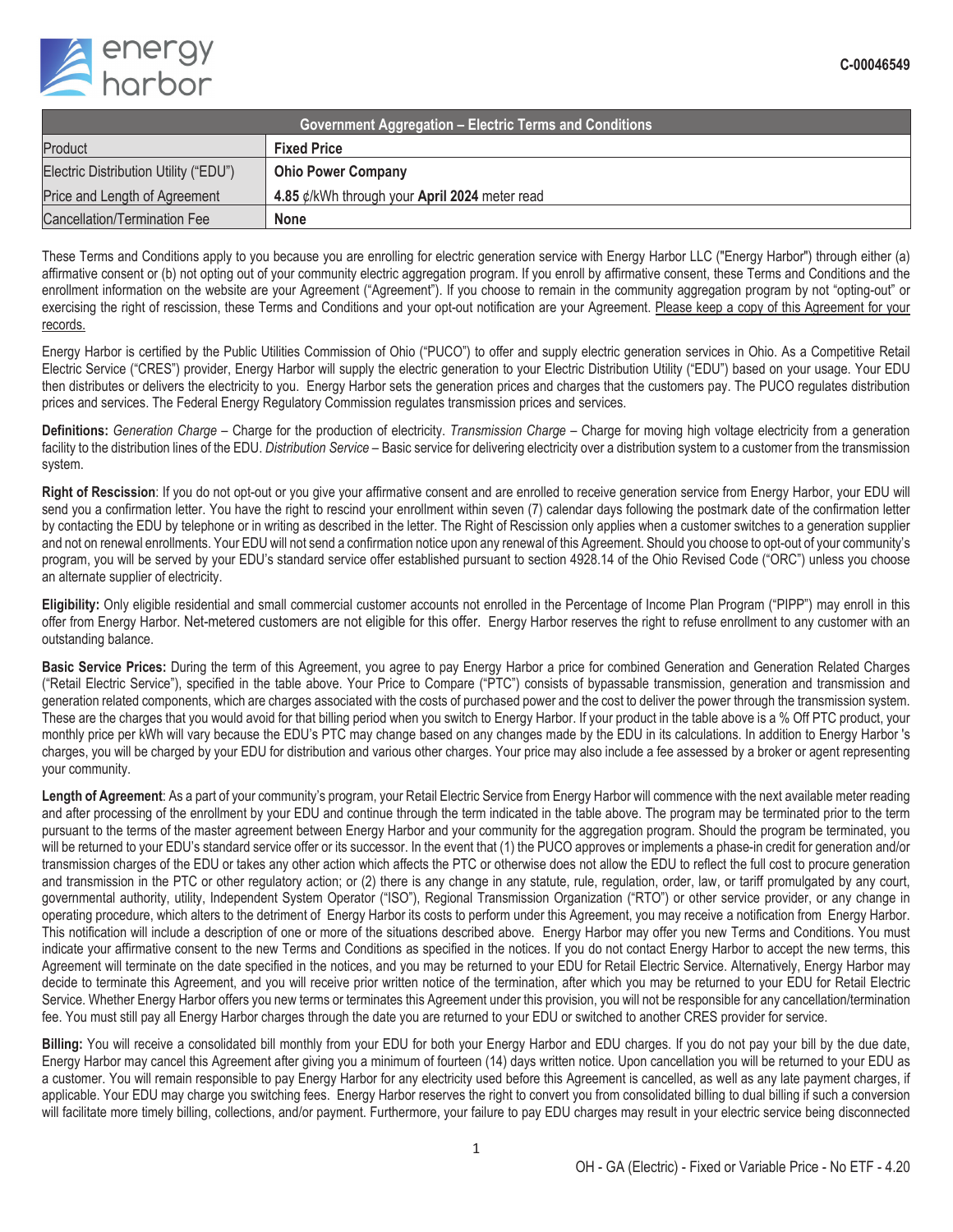

in accordance with the EDU tariff. If you have 12 months of billing history and you are enrolled in budget billing with the EDU, you are eligible to enroll in a budget billing program once per year, where available. At the end of the contract term, you are responsible for payment of any outstanding balance upon final contract true up. Energy Harbor reserves the right to adjust your monthly budget amount prior to final contract true up. If you enroll in budget billing, then choose not to be in the program or if you become two consecutive monthly payments overdue, you will be removed from budget billing, your account will be reconciled, and you will be billed for the outstanding budget balance on your next billing cycle. Budget billing exclusive offers are not available for all aggregation programs and you will not be automatically enrolled in an Energy Harbor budget billing exclusive offer unless explicitly stated in the opt-out notification materials you receive as part of the program. If you meet the eligibility requirements, contact Energy Harbor to determine if an exclusive budget billing offer exists for your community, otherwise, your EDU may be responsible for maintaining your budget billing service.

Penalties, Fees and Exceptions: If you do not pay the full amount owed Energy Harbor by the due date of the bill, Energy Harbor reserves the right to charge a 1.5% per month late payment fee.

**Cancellation/Termination Provisions:** You may terminate this Agreement at any time without penalty. Customer and Energy Harbor both agree that the following will constitute force majeure events under this Agreement and that Energy Harbor shall have the right to terminate or modify the agreement without liability if: (1) the Electric Security Plan (ESP), Market Rate Offer (MRO) and/or Competitive Bid Process (CBP), or other generation procurement process results in a Price to Compare ("PTC") that is equal to or less than the comparable annualized generation and transmission rates and riders in effect as of the effective date of this Agreement, or (2) the PUCO approves or implements a phase-in credit for generation and/or transmission charges of the EDU or takes any other action which affects the PTC or otherwise does not allow the EDU to reflect the full cost to procure generation and transmission in the PTC or other regulatory action. In the event that the program is terminated, you will be returned to your EDU's standard service offer. Upon termination with Energy Harbor and return to standard service offer with your EDU, you may not be served under the same rates, terms, and conditions that apply to other EDU customers.

**Customer Consent and Information Release Authorization:** By choosing not to opt-out of your community's aggregation program, or to affirmatively join it, you understand and agree to the terms and conditions of this Agreement with Energy Harbor. You authorize Energy Harbor to obtain information from the EDU that includes, but is not limited to: billing history, payment history, historical and future electricity usage, meter readings, and characteristics of electricity service. Energy Harbor reserves the right to determine if your credit standing is satisfactory before accepting your enrollment request. This Agreement shall be considered executed by Energy Harbor following acceptance of your enrollment request by Energy Harbor, the end of the seven (7) day rescission period, and subsequent acceptance of the enrollment by your EDU.

**Customer Consent to Communications:** By participating in your community's aggregation program, you agree to receive pre-recorded/artificial voice messages calls and/or use of an automatic dialing device, text messages and/or emails from Energy Harbor or its agents/assigns at any phone number or email address. You agree to be responsible for any charges you may receive on that number, including standard telephone, SMS or text message fees. You may revoke this express consent at any time by calling us at 1-866-636-3749. Such revocation has no bearing on your ability to contract with Energy Harbor.

**Contract Expiration:** At least every three (3) years, you will be given the opportunity to opt-out of your community's aggregation program at no cost. You are responsible for arranging your electric supply upon termination of this Agreement.

**Dispute Procedures:** Contact Energy Harbor with any questions concerning the terms of service by phone at 1-866-636-3749 (toll-free) from 8 a.m. to 5 p.m. EST weekdays, or in writing at Energy Harbor, 168 E Market St, Akron, OH 44308. Our web address is www.energyharbor.com. If your complaint is not resolved after you have called your electric supplier and/or your electric utility, or for general utility information, residential and business customers may contact the Public Utilities Commission of Ohio (PUCO) for assistance at 1-800-686-7826 (toll free) from 8 a.m. to 5 p.m. EST weekdays, or at http://www.puco.ohio.gov. Hearing or speech impaired customers may contact the PUCO via 7-1-1 (Ohio relay service). The Ohio Consumers' Counsel (OCC) represents residential utility customers in matters before the PUCO. The OCC can be contacted at 1-877-742-5622 (toll free) from 8 a.m. to 5 p.m. weekdays, or at http://www.pickocc.org.

**Miscellaneous:** You have the right to request from Energy Harbor, twice within a twelve (12) month period, up to twenty-four (24) months of payment history, without charge. Energy Harbor is prohibited from disclosing a Customer's Social Security number and/or account number(s) without the Customer's written consent except for Energy Harbor's collections and reporting, participating in programs funded by the universal service fund, pursuant to section 4928.52 of the Revised Code, or assigning a customer's contract to another CRES provider. Energy Harbor's environmental disclosure statement is available for viewing on our website www.energyharbor.com/disclosure-statements. You agree that Energy Harbor will make the required annual and quarterly updates to the environmental disclosure statement electronically on our website. Energy Harbor will also provide the information upon request. Energy Harbor may assign its rights to another, including any successor, in accordance with the rules and regulations of the PUCO. Energy Harbor assumes no responsibility or liability for the following items that are the responsibility of the EDU: operation and maintenance of the EDU's electrical system, any interruption of service, termination of service, or deterioration of the EDU's service. **In the event of a power outage, you should contact your local EDU.** Customer is responsible for providing Energy Harbor with accurate account information. If said information is incorrect, Energy Harbor reserves the right to reprice the applicable account(s) or terminate the Agreement. Energy Harbor reserves the right to return any customer to the EDU if the customer's rate code is changed and the account is no longer eligible for this offer. Customer authorizes, but does not obligate, Energy Harbor to exercise customer's governmental aggregation opt-out rights.

**Warranty:** Energy Harbor warrants title and the right to all electricity sold hereunder. THE WARRANTIES SET FORTH IN THIS PARAGRAPH ARE EXCLUSIVE AND ARE IN LIEU OF ALL OTHER WARRANTIES, WHETHER STATUTORY, EXPRESS OR IMPLIED, INCLUDING BUT NOT LIMITED TO ANY WARRANTIES OF MERCHANTABILITY, FITNESS FOR A PARTICULAR PURPOSE OR ARISING OUT OF ANY COURSE OF DEALING OR USAGE OF TRADE.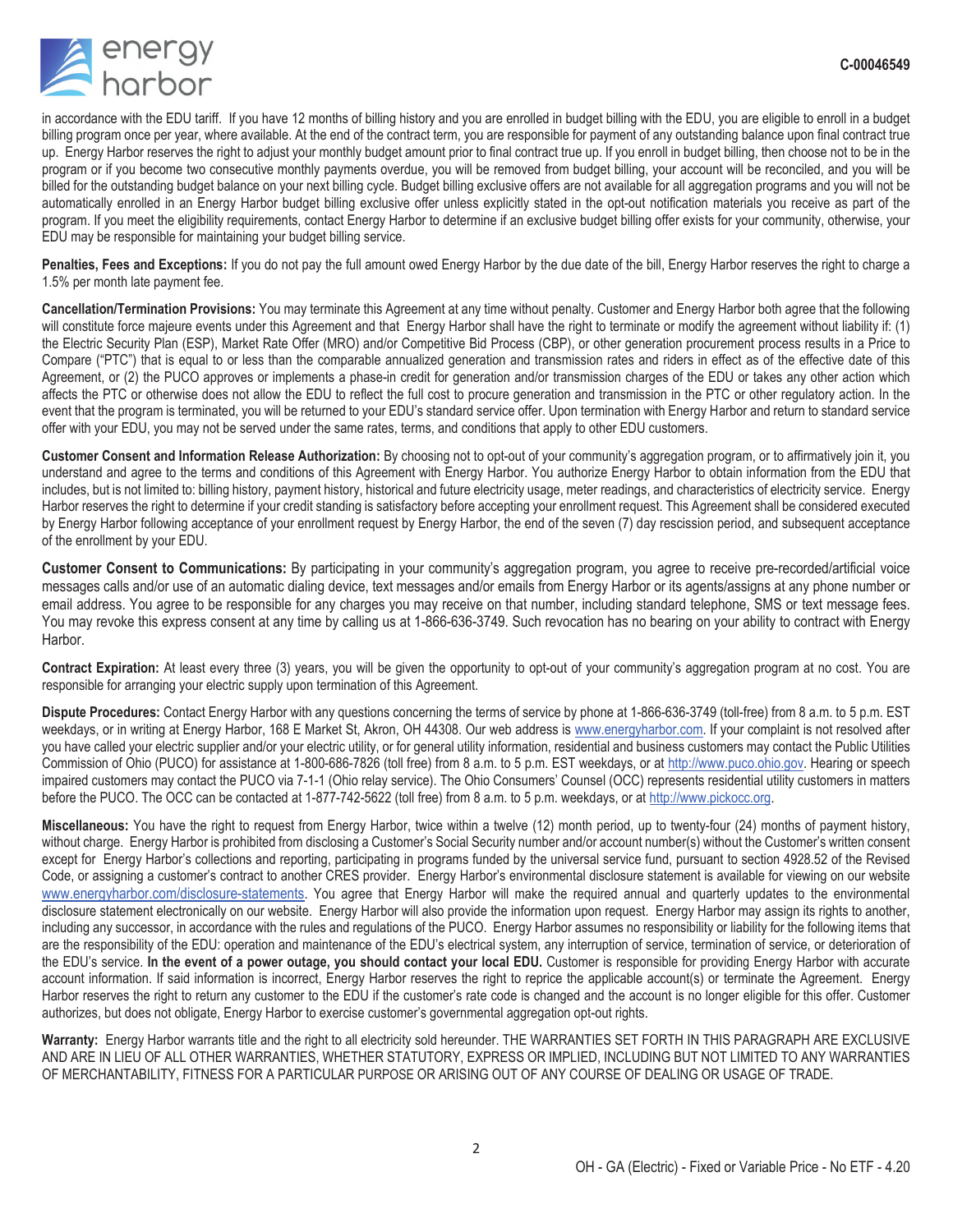

| <b>Government Aggregation – Electric Terms and Conditions</b> |                                                         |  |  |  |
|---------------------------------------------------------------|---------------------------------------------------------|--|--|--|
| Product                                                       | <b>Fixed Price</b>                                      |  |  |  |
| Electric Distribution Utility ("EDU")                         | <b>Ohio Power Company</b>                               |  |  |  |
| Price and Length of Agreement                                 | 4.85 $\rlap{/}$ /kWh through your April 2024 meter read |  |  |  |
| Cancellation/Termination Fee                                  | <b>None</b>                                             |  |  |  |

These Terms and Conditions apply to you because you are enrolling for electric generation service with Energy Harbor LLC ("Energy Harbor") through either (a) affirmative consent or (b) not opting out of your community electric aggregation program. If you enroll by affirmative consent, these Terms and Conditions and the enrollment information on the website are your Agreement ("Agreement"). If you choose to remain in the community aggregation program by not "opting-out" or exercising the right of rescission, these Terms and Conditions and your opt-out notification are your Agreement. Please keep a copy of this Agreement for your records.

Energy Harbor is certified by the Public Utilities Commission of Ohio ("PUCO") to offer and supply electric generation services in Ohio. As a Competitive Retail Electric Service ("CRES") provider, Energy Harbor will supply the electric generation to your Electric Distribution Utility ("EDU") based on your usage. Your EDU then distributes or delivers the electricity to you. Energy Harbor sets the generation prices and charges that the customers pay. The PUCO regulates distribution prices and services. The Federal Energy Regulatory Commission regulates transmission prices and services.

**Definitions:** *Generation Charge* – Charge for the production of electricity. *Transmission Charge* – Charge for moving high voltage electricity from a generation facility to the distribution lines of the EDU. *Distribution Service* – Basic service for delivering electricity over a distribution system to a customer from the transmission system.

**Right of Rescission**: If you do not opt-out or you give your affirmative consent and are enrolled to receive generation service from Energy Harbor, your EDU will send you a confirmation letter. You have the right to rescind your enrollment within seven (7) calendar days following the postmark date of the confirmation letter by contacting the EDU by telephone or in writing as described in the letter. The Right of Rescission only applies when a customer switches to a generation supplier and not on renewal enrollments. Your EDU will not send a confirmation notice upon any renewal of this Agreement. Should you choose to opt-out of your community's program, you will be served by your EDU's standard service offer established pursuant to section 4928.14 of the Ohio Revised Code ("ORC") unless you choose an alternate supplier of electricity.

**Eligibility:** Only eligible residential and small commercial customer accounts not enrolled in the Percentage of Income Plan Program ("PIPP") may enroll in this offer from Energy Harbor. Net-metered customers are not eligible for this offer. Energy Harbor reserves the right to refuse enrollment to any customer with an outstanding balance.

**Basic Service Prices:** During the term of this Agreement, you agree to pay Energy Harbor a price for combined Generation and Generation Related Charges ("Retail Electric Service"), specified in the table above. Your Price to Compare ("PTC") consists of bypassable transmission, generation and transmission and generation related components, which are charges associated with the costs of purchased power and the cost to deliver the power through the transmission system. These are the charges that you would avoid for that billing period when you switch to Energy Harbor. If your product in the table above is a % Off PTC product, your monthly price per kWh will vary because the EDU's PTC may change based on any changes made by the EDU in its calculations. In addition to Energy Harbor 's charges, you will be charged by your EDU for distribution and various other charges. Your price may also include a fee assessed by a broker or agent representing your community.

Length of Agreement: As a part of your community's program, your Retail Electric Service from Energy Harbor will commence with the next available meter reading and after processing of the enrollment by your EDU and continue through the term indicated in the table above. The program may be terminated prior to the term pursuant to the terms of the master agreement between Energy Harbor and your community for the aggregation program. Should the program be terminated, you will be returned to your EDU's standard service offer or its successor. In the event that (1) the PUCO approves or implements a phase-in credit for generation and/or transmission charges of the EDU or takes any other action which affects the PTC or otherwise does not allow the EDU to reflect the full cost to procure generation and transmission in the PTC or other regulatory action; or (2) there is any change in any statute, rule, regulation, order, law, or tariff promulgated by any court, governmental authority, utility, Independent System Operator ("ISO"), Regional Transmission Organization ("RTO") or other service provider, or any change in operating procedure, which alters to the detriment of Energy Harbor its costs to perform under this Agreement, you may receive a notification from Energy Harbor. This notification will include a description of one or more of the situations described above. Energy Harbor may offer you new Terms and Conditions. You must indicate your affirmative consent to the new Terms and Conditions as specified in the notices. If you do not contact Energy Harbor to accept the new terms, this Agreement will terminate on the date specified in the notices, and you may be returned to your EDU for Retail Electric Service. Alternatively, Energy Harbor may decide to terminate this Agreement, and you will receive prior written notice of the termination, after which you may be returned to your EDU for Retail Electric Service. Whether Energy Harbor offers you new terms or terminates this Agreement under this provision, you will not be responsible for any cancellation/termination fee. You must still pay all Energy Harbor charges through the date you are returned to your EDU or switched to another CRES provider for service.

**Billing:** You will receive a consolidated bill monthly from your EDU for both your Energy Harbor and EDU charges. If you do not pay your bill by the due date, Energy Harbor may cancel this Agreement after giving you a minimum of fourteen (14) days written notice. Upon cancellation you will be returned to your EDU as a customer. You will remain responsible to pay Energy Harbor for any electricity used before this Agreement is cancelled, as well as any late payment charges, if applicable. Your EDU may charge you switching fees. Energy Harbor reserves the right to convert you from consolidated billing to dual billing if such a conversion will facilitate more timely billing, collections, and/or payment. Furthermore, your failure to pay EDU charges may result in your electric service being disconnected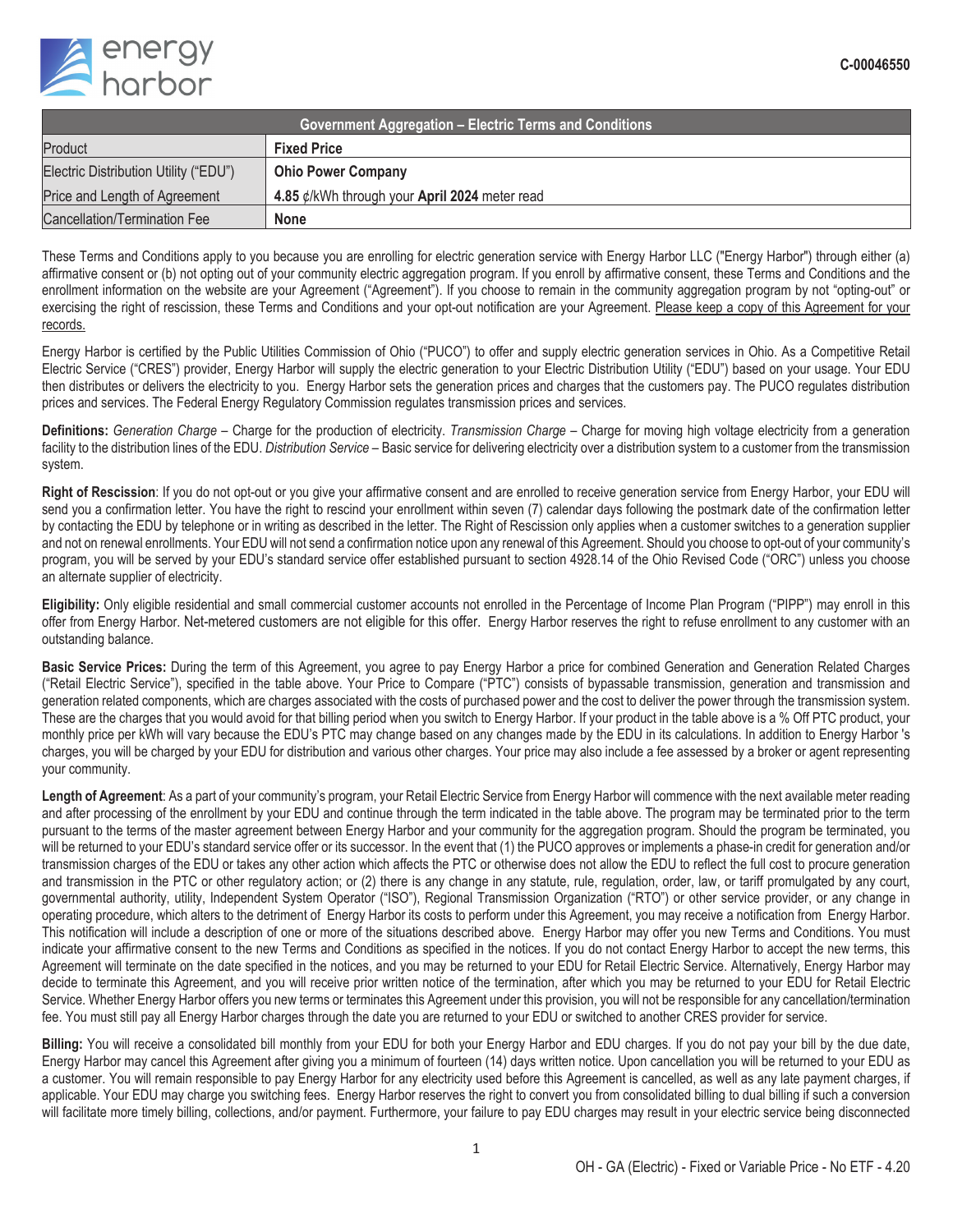

in accordance with the EDU tariff. If you have 12 months of billing history and you are enrolled in budget billing with the EDU, you are eligible to enroll in a budget billing program once per year, where available. At the end of the contract term, you are responsible for payment of any outstanding balance upon final contract true up. Energy Harbor reserves the right to adjust your monthly budget amount prior to final contract true up. If you enroll in budget billing, then choose not to be in the program or if you become two consecutive monthly payments overdue, you will be removed from budget billing, your account will be reconciled, and you will be billed for the outstanding budget balance on your next billing cycle. Budget billing exclusive offers are not available for all aggregation programs and you will not be automatically enrolled in an Energy Harbor budget billing exclusive offer unless explicitly stated in the opt-out notification materials you receive as part of the program. If you meet the eligibility requirements, contact Energy Harbor to determine if an exclusive budget billing offer exists for your community, otherwise, your EDU may be responsible for maintaining your budget billing service.

Penalties, Fees and Exceptions: If you do not pay the full amount owed Energy Harbor by the due date of the bill, Energy Harbor reserves the right to charge a 1.5% per month late payment fee.

**Cancellation/Termination Provisions:** You may terminate this Agreement at any time without penalty. Customer and Energy Harbor both agree that the following will constitute force majeure events under this Agreement and that Energy Harbor shall have the right to terminate or modify the agreement without liability if: (1) the Electric Security Plan (ESP), Market Rate Offer (MRO) and/or Competitive Bid Process (CBP), or other generation procurement process results in a Price to Compare ("PTC") that is equal to or less than the comparable annualized generation and transmission rates and riders in effect as of the effective date of this Agreement, or (2) the PUCO approves or implements a phase-in credit for generation and/or transmission charges of the EDU or takes any other action which affects the PTC or otherwise does not allow the EDU to reflect the full cost to procure generation and transmission in the PTC or other regulatory action. In the event that the program is terminated, you will be returned to your EDU's standard service offer. Upon termination with Energy Harbor and return to standard service offer with your EDU, you may not be served under the same rates, terms, and conditions that apply to other EDU customers.

**Customer Consent and Information Release Authorization:** By choosing not to opt-out of your community's aggregation program, or to affirmatively join it, you understand and agree to the terms and conditions of this Agreement with Energy Harbor. You authorize Energy Harbor to obtain information from the EDU that includes, but is not limited to: billing history, payment history, historical and future electricity usage, meter readings, and characteristics of electricity service. Energy Harbor reserves the right to determine if your credit standing is satisfactory before accepting your enrollment request. This Agreement shall be considered executed by Energy Harbor following acceptance of your enrollment request by Energy Harbor, the end of the seven (7) day rescission period, and subsequent acceptance of the enrollment by your EDU.

**Customer Consent to Communications:** By participating in your community's aggregation program, you agree to receive pre-recorded/artificial voice messages calls and/or use of an automatic dialing device, text messages and/or emails from Energy Harbor or its agents/assigns at any phone number or email address. You agree to be responsible for any charges you may receive on that number, including standard telephone, SMS or text message fees. You may revoke this express consent at any time by calling us at 1-866-636-3749. Such revocation has no bearing on your ability to contract with Energy Harbor.

**Contract Expiration:** At least every three (3) years, you will be given the opportunity to opt-out of your community's aggregation program at no cost. You are responsible for arranging your electric supply upon termination of this Agreement.

**Dispute Procedures:** Contact Energy Harbor with any questions concerning the terms of service by phone at 1-866-636-3749 (toll-free) from 8 a.m. to 5 p.m. EST weekdays, or in writing at Energy Harbor, 168 E Market St, Akron, OH 44308. Our web address is www.energyharbor.com. If your complaint is not resolved after you have called your electric supplier and/or your electric utility, or for general utility information, residential and business customers may contact the Public Utilities Commission of Ohio (PUCO) for assistance at 1-800-686-7826 (toll free) from 8 a.m. to 5 p.m. EST weekdays, or at http://www.puco.ohio.gov. Hearing or speech impaired customers may contact the PUCO via 7-1-1 (Ohio relay service). The Ohio Consumers' Counsel (OCC) represents residential utility customers in matters before the PUCO. The OCC can be contacted at 1-877-742-5622 (toll free) from 8 a.m. to 5 p.m. weekdays, or at http://www.pickocc.org.

**Miscellaneous:** You have the right to request from Energy Harbor, twice within a twelve (12) month period, up to twenty-four (24) months of payment history, without charge. Energy Harbor is prohibited from disclosing a Customer's Social Security number and/or account number(s) without the Customer's written consent except for Energy Harbor's collections and reporting, participating in programs funded by the universal service fund, pursuant to section 4928.52 of the Revised Code, or assigning a customer's contract to another CRES provider. Energy Harbor's environmental disclosure statement is available for viewing on our website www.energyharbor.com/disclosure-statements. You agree that Energy Harbor will make the required annual and quarterly updates to the environmental disclosure statement electronically on our website. Energy Harbor will also provide the information upon request. Energy Harbor may assign its rights to another, including any successor, in accordance with the rules and regulations of the PUCO. Energy Harbor assumes no responsibility or liability for the following items that are the responsibility of the EDU: operation and maintenance of the EDU's electrical system, any interruption of service, termination of service, or deterioration of the EDU's service. **In the event of a power outage, you should contact your local EDU.** Customer is responsible for providing Energy Harbor with accurate account information. If said information is incorrect, Energy Harbor reserves the right to reprice the applicable account(s) or terminate the Agreement. Energy Harbor reserves the right to return any customer to the EDU if the customer's rate code is changed and the account is no longer eligible for this offer. Customer authorizes, but does not obligate, Energy Harbor to exercise customer's governmental aggregation opt-out rights.

**Warranty:** Energy Harbor warrants title and the right to all electricity sold hereunder. THE WARRANTIES SET FORTH IN THIS PARAGRAPH ARE EXCLUSIVE AND ARE IN LIEU OF ALL OTHER WARRANTIES, WHETHER STATUTORY, EXPRESS OR IMPLIED, INCLUDING BUT NOT LIMITED TO ANY WARRANTIES OF MERCHANTABILITY, FITNESS FOR A PARTICULAR PURPOSE OR ARISING OUT OF ANY COURSE OF DEALING OR USAGE OF TRADE.